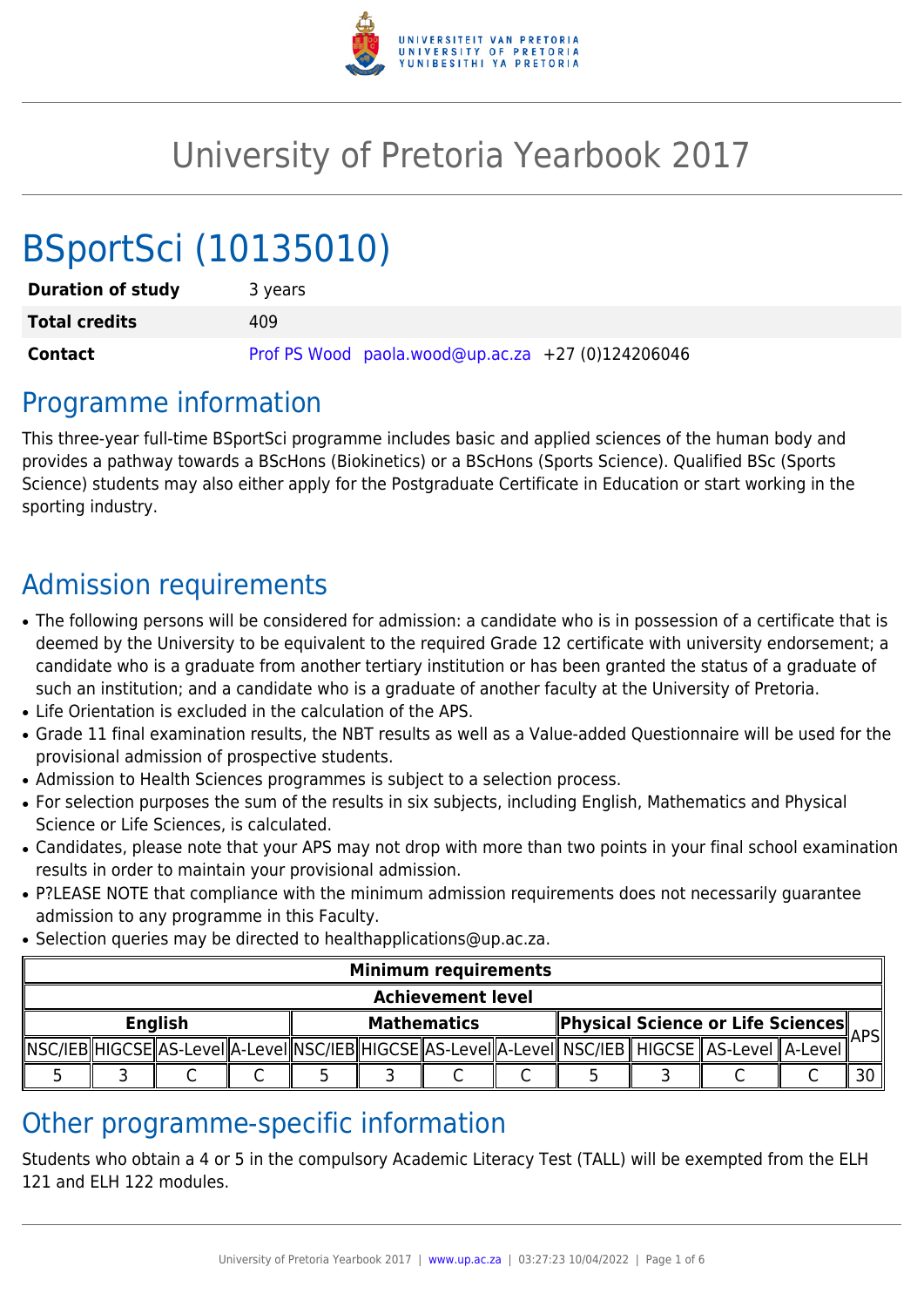

# Examinations and pass requirements

- In accordance with the stipulations of the General Regulations, no minimum year or semester mark is needed for admission to the examination, and all registered students are admitted to the examination automatically.
- The final mark for a specific module is calculated from the examination mark as well as the mark compiled from the evaluation of a student during continuous, objective and controlled assessment opportunities during the course of the semester/year. A final mark of at least 50% is required to pass.
- In the case of modules with practical components, students are required to also comply with the applicable attendance requirements with regard to acquiring practical skills before a pass mark can be obtained for the module.
- There are two main examination opportunities per annum, the first and second examination. In respect of firstsemester modules, the first examination opportunity is in May/June and the second examination opportunity in July. In respect of second-semester modules, the first examination opportunity is in October/November and the second examination opportunity in November/ December of the same year.Only two examination opportunities per module are allowed. If a student fails a module at the second examination opportunity, the module must be repeated.
- A second examination opportunity in a module is granted to students in the following cases:

- If a student obtains a final mark of less than 50% in the relevant module at the first examination opportunity and thus fails.

- If a student does not obtain the subminimum in the examination, as required for a specific module.

- If a student does not sit the examination in a module at the first examination opportunity due to illness, official UP recognised sports participation or extraordinary circumstances.

- If a student fails a module at the first examination opportunity, the examination mark obtained in the relevant module at the second examination opportunity will be calculated as the final mark. The marks obtained with continuous evaluation during the course of the semester/year will not be taken into calculation. If the student passes the module at the second examination opportunity, a maximum of 50% is awarded as a pass mark to the module in question.
- If a student could not sit the examination in a module at the first examination opportunity due to illness, official UP recognised sports participation or extraordinary circumstances, the continuous evaluation mark, together with the examination mark obtained in the module in question at the second examination opportunity, will be calculated as the final mark obtained in the module.
- A student requiring a limited number of modules to complete his or her degree, may in terms of faculty regulations, be admitted to a special examination in the modules in question.

# Promotion to next study year

### **Admission to the second year of study**

- i. To be admitted to the second year of study, a student must pass PRC 100, EXE 110, FSG 110,MTL 180, ANA 123, EXE 120 and FSG 120.
- ii. Modules can only be repeated if they can be accommodated within the existing examination timetable.
- iii. Students who are repeating the first year of study, retain credit for examination modules passed.

### **Admission to the third year of study**

- i. To be admitted to the third year of study, a student must have passed all the first and second-year modules.
- ii. Students who are repeating the second year of study, retain credit for examination modules passed.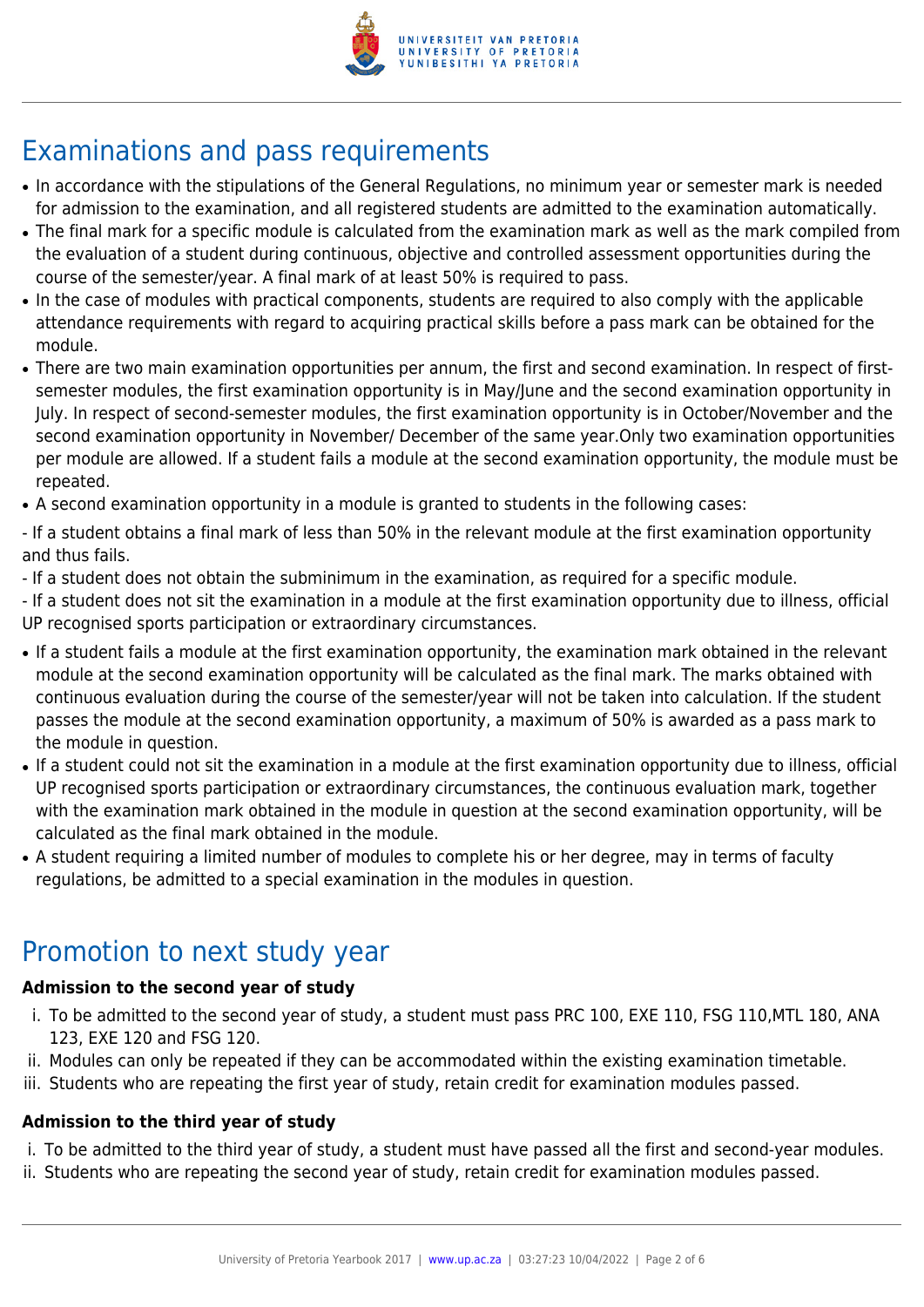

#### **Academic exclusion**

- i. A student following the BSportSci programme will only be allowed one opportunity to repeat a year of study.
- ii. A student who does not comply with the abovementioned requirements but nevertheless wishes to be admitted to the School, may request the Dean/Chairperson in writing to consider his or her application for readmission in accordance with the prescribed procedure.

## Pass with distinction

#### **BSportSci degree**

The degree is conferred with distinction on a student who obtains a cumulative average of at least 75% for all modules over the three years of study.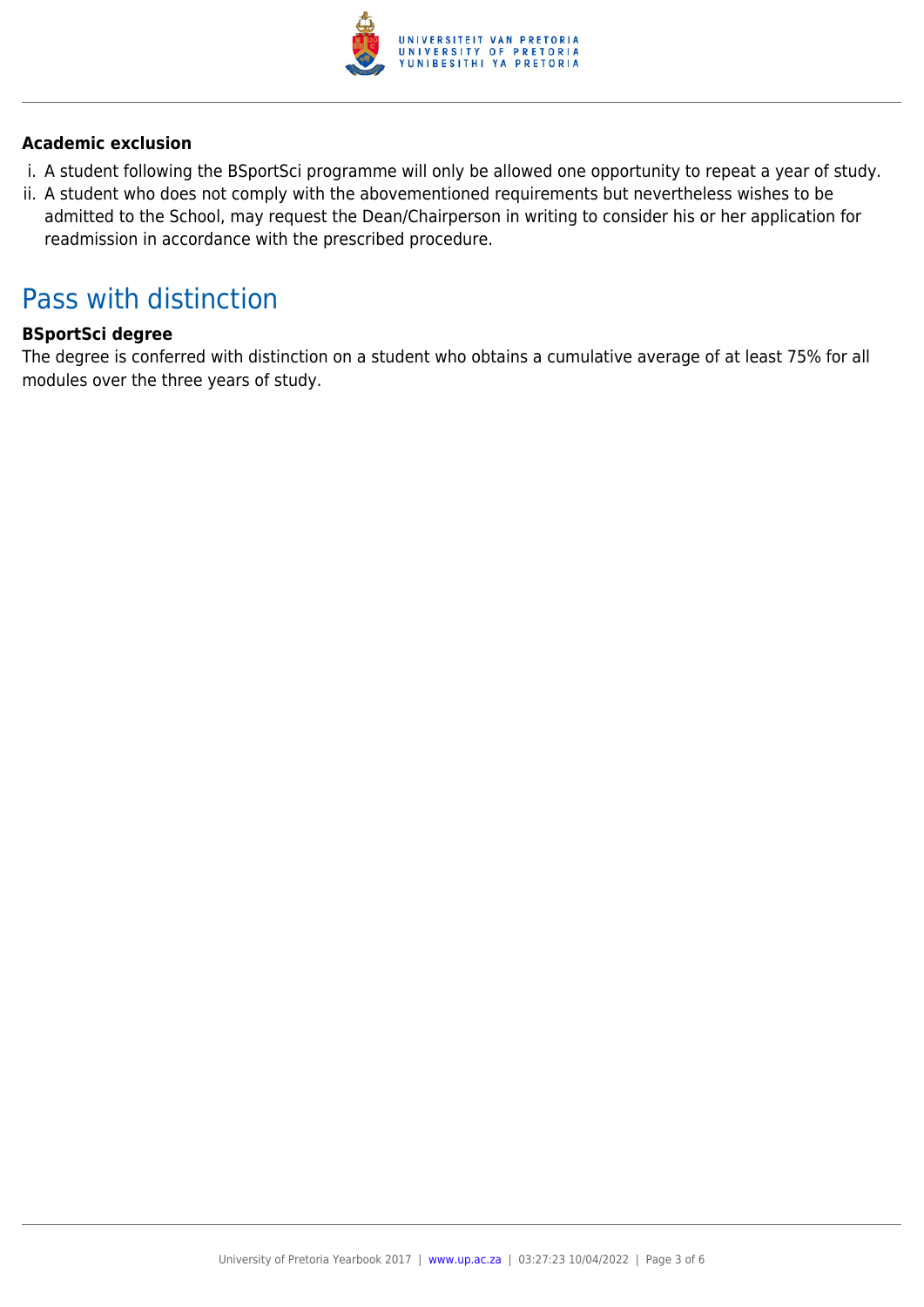

# Curriculum: Year 1

#### **Minimum credits: 138**

#### **Fundamental modules**

[Academic information management 101](https://www.up.ac.za/yearbooks/2017/modules/view/AIM 101) (AIM 101) - Credits: 6.00 [Academic information management 111](https://www.up.ac.za/yearbooks/2017/modules/view/AIM 111) (AIM 111) - Credits: 4.00 [Academic information management 121](https://www.up.ac.za/yearbooks/2017/modules/view/AIM 121) (AIM 121) - Credits: 4.00 [Academic English for Health Sciences \(BCur, BDietetics, BOH, BOccTher, BRad and BPhysT\) 121](https://www.up.ac.za/yearbooks/2017/modules/view/ELH 121) (ELH 121) - Credits: 6.00 [Academic English for Health Sciences122](https://www.up.ac.za/yearbooks/2017/modules/view/ELH 122) (ELH 122) - Credits: 6.00 [Academic orientation 110](https://www.up.ac.za/yearbooks/2017/modules/view/UPO 110) (UPO 110) - Credits: 0.00

### **Core modules**

[Physiology 110](https://www.up.ac.za/yearbooks/2017/modules/view/FSG 110) (FSG 110) - Credits: 6.00 [Physiology 120](https://www.up.ac.za/yearbooks/2017/modules/view/FSG 120) (FSG 120) - Credits: 6.00 [Medical terminology 180](https://www.up.ac.za/yearbooks/2017/modules/view/MTL 180) (MTL 180) - Credits: 12.00 [Physics for biology students 131](https://www.up.ac.za/yearbooks/2017/modules/view/PHY 131) (PHY 131) - Credits: 16.00 [Sports injuries I 110](https://www.up.ac.za/yearbooks/2017/modules/view/EXE 110) (EXE 110) - Credits: 12.00 [Research I 111](https://www.up.ac.za/yearbooks/2017/modules/view/EXE 111) (EXE 111) - Credits: 12.00 [Motor learning and development I 120](https://www.up.ac.za/yearbooks/2017/modules/view/EXE 120) (EXE 120) - Credits: 12.00 [Exercise science programme development 121](https://www.up.ac.za/yearbooks/2017/modules/view/EXE 121) (EXE 121) - Credits: 12.00 [Sports practical 100](https://www.up.ac.za/yearbooks/2017/modules/view/PRC 100) (PRC 100) - Credits: 12.00 [Introduction to human anatomy 123](https://www.up.ac.za/yearbooks/2017/modules/view/ANA 123) (ANA 123) - Credits: 8.00 [Measurement and evaluation I 122](https://www.up.ac.za/yearbooks/2017/modules/view/EXE 122) (EXE 122) - Credits: 12.00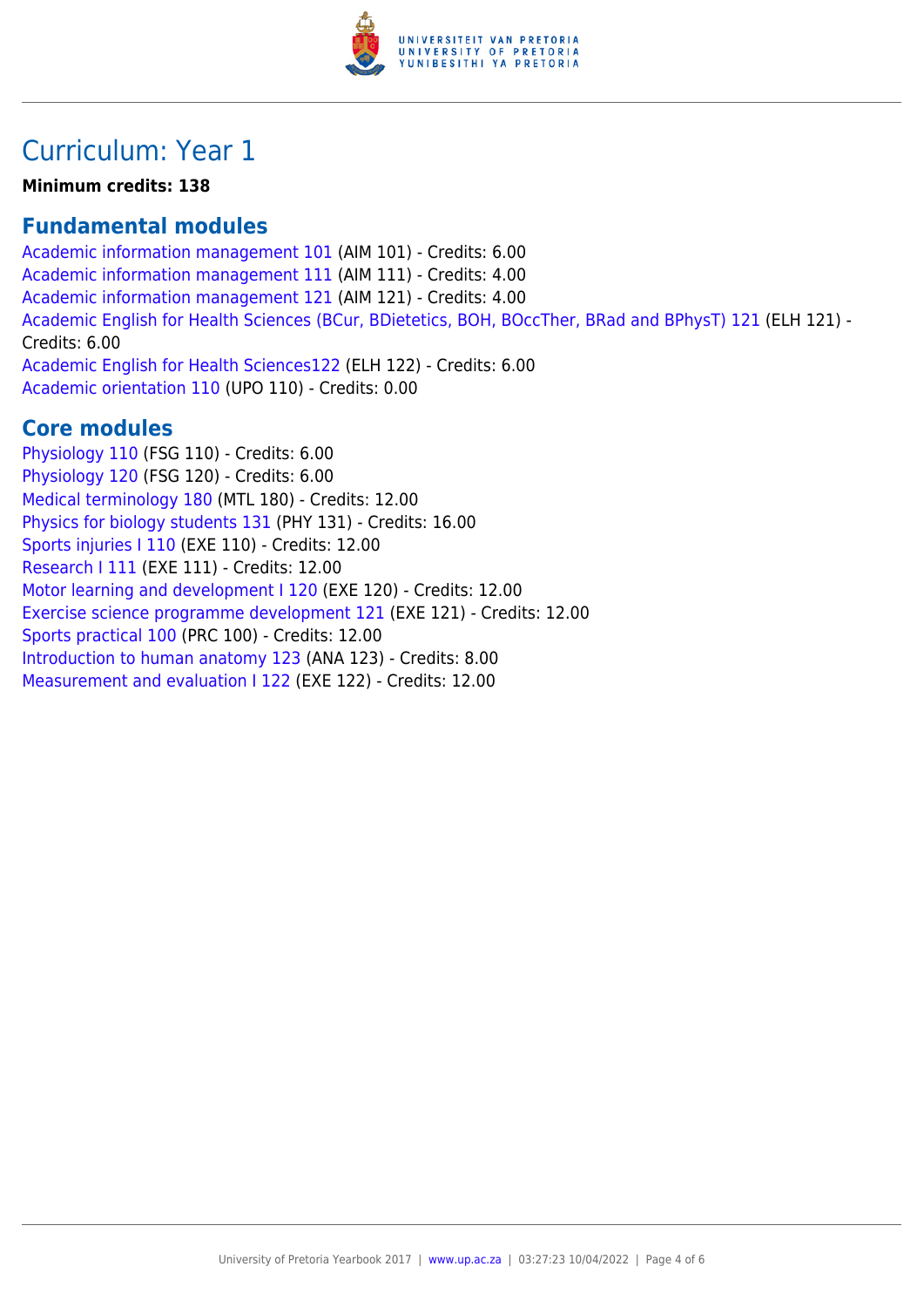

## Curriculum: Year 2

#### **Minimum credits: 141**

#### **Core modules**

[Basic emergency care 286](https://www.up.ac.za/yearbooks/2017/modules/view/GNK 286) (GNK 286) - Credits: 5.00 [Motor learning and development II 221](https://www.up.ac.za/yearbooks/2017/modules/view/EXE 221) (EXE 221) - Credits: 16.00 [Sports injuries II 222](https://www.up.ac.za/yearbooks/2017/modules/view/EXE 222) (EXE 222) - Credits: 16.00 [Nutrition for exercise and sport 223](https://www.up.ac.za/yearbooks/2017/modules/view/EXE 223) (EXE 223) - Credits: 16.00 [Sports practical II 201](https://www.up.ac.za/yearbooks/2017/modules/view/PRC 201) (PRC 201) - Credits: 16.00 [Exercise physiology I 212](https://www.up.ac.za/yearbooks/2017/modules/view/SMC 212) (SMC 212) - Credits: 14.00 [Biomechanics I 213](https://www.up.ac.za/yearbooks/2017/modules/view/SMC 213) (SMC 213) - Credits: 16.00 [Exercise physiology II 221](https://www.up.ac.za/yearbooks/2017/modules/view/SMC 221) (SMC 221) - Credits: 14.00 [Event and facility management 211](https://www.up.ac.za/yearbooks/2017/modules/view/SMS 211) (SMS 211) - Credits: 12.00